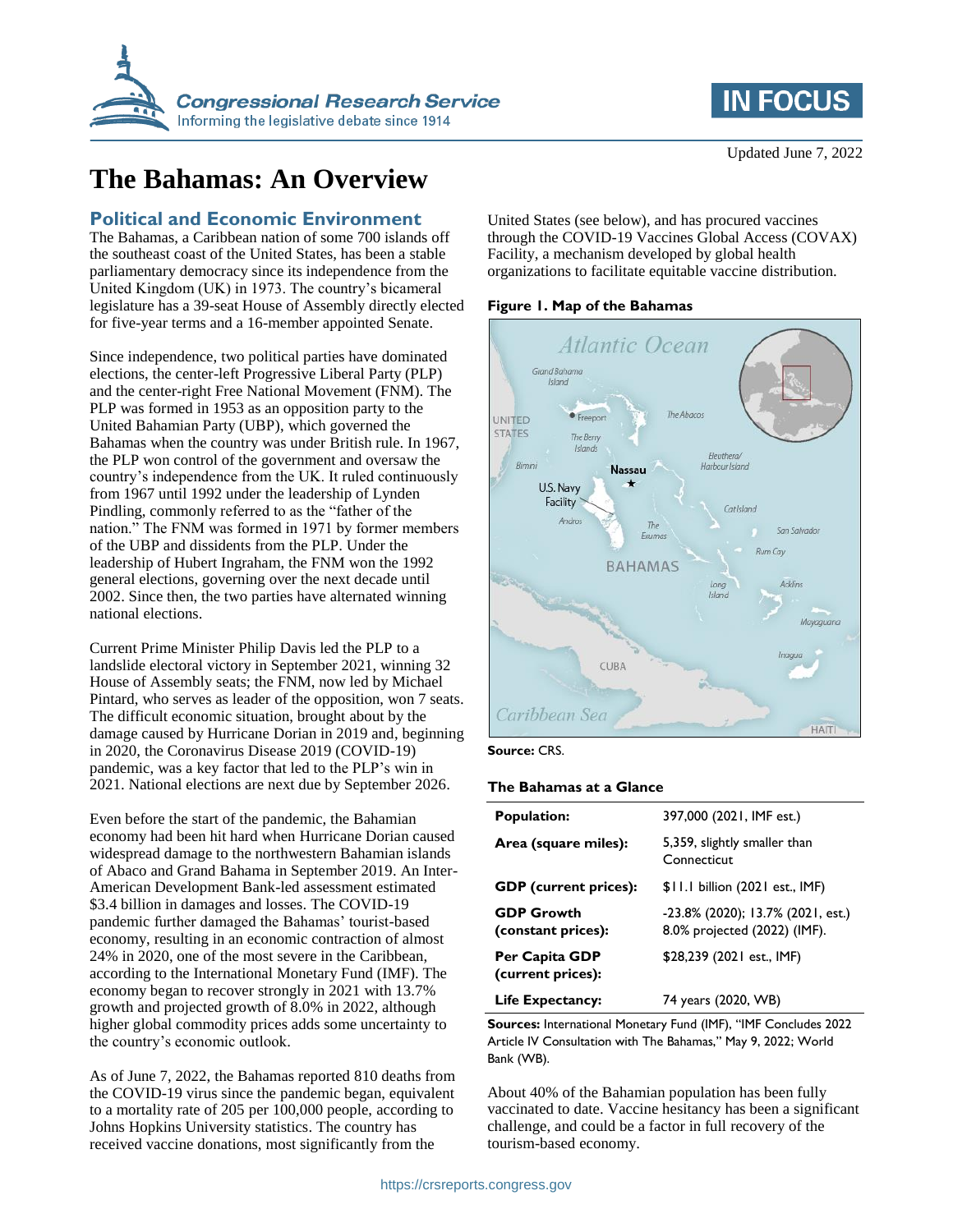In 2020, the Central Bank of the Bahamas launched a digital currency known as the Sand Dollar, a digital version of the Bahamian dollar, which is pegged one-to-one to the U.S. dollar. The action was taken in the aftermath of Hurricane Dorian as a way of ensuring that citizens have access to needed currency and can receive aid more quickly when banks and ATMS are damaged by natural disasters. According to the IMF, the sand dollar has the potential to help foster financial inclusion and payment system resilience in the event of a natural disaster. The IMF also recommended that the Central Bank maintain careful oversight of the initiative to safeguard financial integrity.

Some 30,000-60,000 Haitians or persons of Haitian descent live in the Bahamas, according to estimates cited in the State Department's *Country Reports on Human Rights Practices for 2021*. The report noted many persons of Haitian origin lived in informal settlements with limited government services, although Haitian children generally had access to education and social services. The report noted that ethnic tensions and inequities persisted.

## **U.S.-Bahamian Relations**

The United States enjoys close economic linkages and cooperative relations with the Bahamas, with the nearest Bahamian island, Bimini, just 45 miles from Florida. A majority of tourists visiting the Bahamas are from the United States, according to the State Department, highlighting the dependency of the tourism sector on U.S. economic conditions. Because the Bahamas has a servicesbased economy, the United States historically has run a large merchandise trade surplus. According to the Commerce Department, U.S. imports from the Bahamas amounted to \$450 million in 2021, whereas U.S. exports totaled \$2.9 billion, with 36% in oil and gas products.

Because the Bahamas is a major transit country for illicit drugs bound for the United States and other markets largely marijuana from Jamaica and cocaine from South America—cooperation on anti-drug efforts has been a central component of bilateral relations. U.S. agencies such as the Coast Guard, the Drug Enforcement Administration (DEA), the Department of Homeland Security's Customs and Border Protection (CBP), and the Department of Defense (DOD)—assist the country in drug interdiction efforts and cooperate closely with the Royal Bahamas Police Force and the Royal Bahamas Defense Force. The Bahamas participates actively in Operation Bahamas, Turks and Caicos (OPBAT), a combined Coast Guard, DEA, and government of Bahamas partnership to combat drug smuggling to and from the Bahamas.

According to the State Department's 2022 *International Narcotics Control Strategy Report* (INCSR), further progress against drug trafficking will significantly depend on Bahamian government efforts to combat corruption, increase extraditions, and strengthen prosecutions. It noted that the United States encourages the Bahamas to invest resources in its courts to meet caseload demand and increase the speed of judicial operations.

The 2022 INCSR notes that, as an international financial center, the Bahamas is vulnerable to money laundering

(financial services accounts for an estimated 20% of the country's gross domestic product). The report noted that the Bahamas enacted legislation in 2020 and 2021 to enhance its anti-money laundering/combating the financing of terrorism (AML/CFT) regime and increased AML resources; it also stated that greater focus is needed on small money transfers and the online gaming sector. In 2020, the multilateral Financial Action Task Force removed the Bahamas from its grey list of countries with deficiencies in their AML standards, and in January 2022, the European Union delisted the Bahamas from its list of high-risk countries with AML/CFT deficiencies.

U.S. bilateral assistance to the Bahamas amounted to \$28.6 million in FY2019 and \$10.3 million in FY2020 from all U.S. agencies (https://foreignassistance.gov/cd/bahamas/, latest full year available). The U.S. Agency for International Development implemented more than twothirds of the FY2019 aid and almost half of the FY2020 assistance to support recovery in the aftermath of Hurricane Dorian. DOD implemented much of the balance, for equipment and training to help increase maritime and border security and improve interdiction capabilities. In 2021, DOD also donated three high-speed boats, radio communications equipment, biometrics and forensics equipment, and a radar system to support Bahamian maritime and law enforcement efforts.

Since FY2010, the Bahamas has received support under the Caribbean Basin Security Initiative, a regional program that focuses on advancing citizen security and reducing illicit trafficking. Support has included the purchase and repair of maritime interdiction patrol assets; training and equipment for OPBAT's counternarcotics operations; and technical assistance, equipment, and training to strengthen Bahamian law enforcement institutions.

To date, the United States has donated almost 296,000 COVID-19 vaccine doses to the Bahamas out of a pledged commitment of 379,000. Other COVID-19-related assistance has included the donation of health equipment and Rhode Island National Guard aircraft support for the distribution of COVID-19 vaccine doses to several Bahamian islands.

Among other aspects of bilateral cooperation, CBP maintains preclearance facilities at airports in Nassau and Freeport for those traveling to the United States. In February 2022, the Transportation Security Administration established its expedited security screening process, PreCheck, at the Nassau airport, the first established outside of the United States. The port of Freeport participates in the Container Security Initiative, a CBP-run program that uses a security regime to ensure that all containers that pose a potential risk for terrorism are identified and inspected before they are placed on vessels destined for the United States. The U.S. Navy also operates an underwater research facility, the Atlantic Undersea Test and Evaluation Center (AUTEC), on Andros Island.

**Mark P. Sullivan**, Specialist in Latin American Affairs